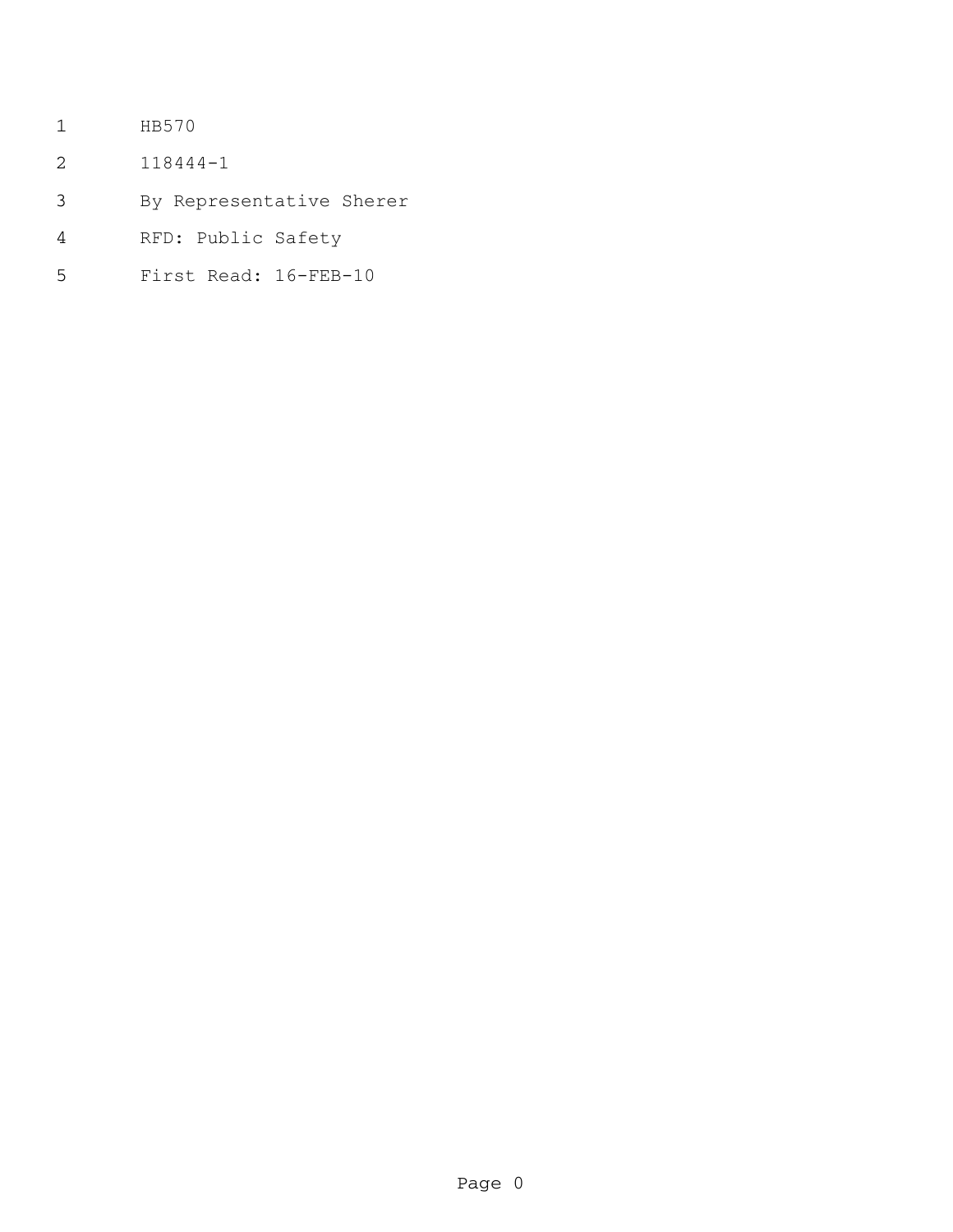118444-1:n:02/16/2010:KBH/tj LRS2010-1132 SYNOPSIS: Existing law provides for the issuance of removable windshield placards to individuals who are disabled. This bill would authorize the Commissioner of the Department of Revenue to require the removable windshield placard to have printed on it the driver's license number or a photograph of the person to whom the placard was issued. Existing law requires signs designating a 17 handicapped parking place to contain on the sign or attached to the sign the amount of the fine for a parking violation on the first offense. This bill would make it optional to include 21 the amount of the fine on the sign or attached to 22 the sign. This bill would authorize the use of bollards in the access aisle next to a handicapped parking space. This bill would allow municipalities to deputize trained persons to issue parking tickets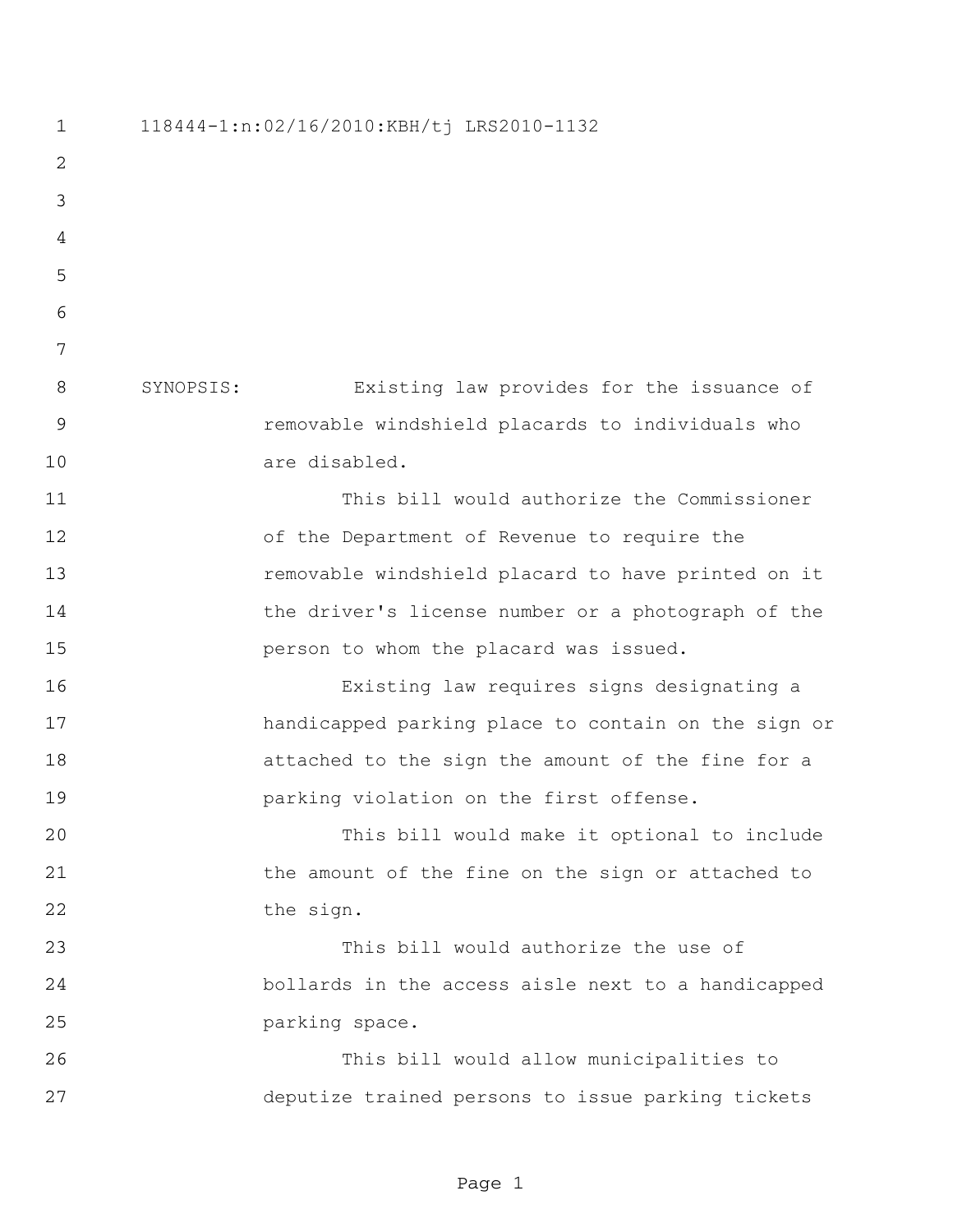| $\mathbf 1$ | to persons who illegally park in a handicapped                 |
|-------------|----------------------------------------------------------------|
| 2           | parking space.                                                 |
| 3           |                                                                |
| 4           | A BILL                                                         |
| 5           | TO BE ENTITLED                                                 |
| 6           | AN ACT                                                         |
| 7           |                                                                |
| 8           | To amend Sections 32-6-231 and 32-6-233.1 of the               |
| 9           | Code of Alabama 1975, relating to handicapped parking placards |
| 10          | and parking space signs; to authorize the Commissioner of the  |
| 11          | Department of Revenue to require the removable windshield      |
| 12          | placard to have printed on it the driver's license number or a |
| 13          | photograph of the person to whom the placard was issued; to    |
| 14          | make it optional to include the amount of the fine on a sign   |
| 15          | or attached to a sign designating a handicapped parking place; |
| 16          | to authorize the use of bollards; and to allow municipalities  |
| 17          | to deputize trained persons under certain conditions.          |
| 18          | BE IT ENACTED BY THE LEGISLATURE OF ALABAMA:                   |
| 19          | Section 1. Sections $32-6-231$ and $32-6-233.1$ of the         |
| 20          | Code of Alabama 1975, are amended to read as follows:          |
| 21          | $"$ \$32-6-231.                                                |
| 22          | "(a) Any person who submits to the license issuing             |
| 23          | official a completed special access parking or disability      |
| 24          | access parking application form approved by the Commissioner   |
| 25          | of Revenue which includes the physician's certification that   |
| 26          | he or she is an individual with a disability shall be issued   |
| 27          | one removable windshield placard displaying the International  |
|             |                                                                |

Page 2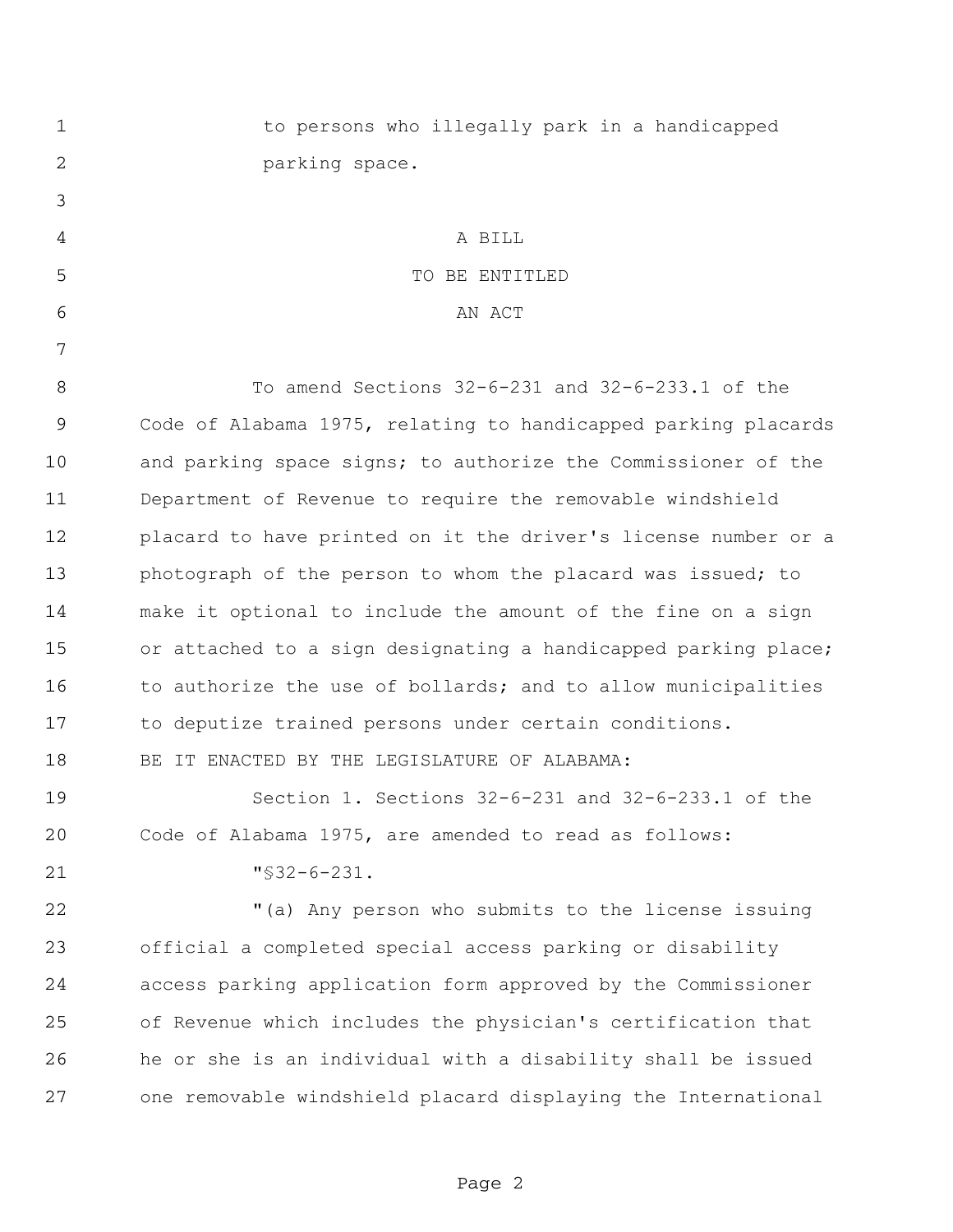Symbol of Access thereby designating the driver of the vehicle or the passenger as being an individual with a disability.

 "(1) The removable windshield placard shall be prepared by the commissioner in conformity to Public Law 100-641 and rulemaking resulting therefrom. The commissioner, by rule, may require the removable windshield placard to have 7 printed on it the driver's license number or a photograph of 8 the person to whom the placard was issued.

 "(2) a. The removable windshield placard issued to the individual with a long-term disability shall expire after a maximum period of five years or any period less than five years to be designated by the commissioner. The placard shall clearly reveal the expiration date and shall be designed in accordance with Public Law 100-641 and rulemaking resulting therefrom to hang from the front windshield rearview mirror when the vehicle is parked in a parking space reserved for persons with disabilities. If the vehicle lacks a rearview mirror, the placard shall be placed on the dashboard.

 "b. The commissioner may require all persons with long-term disabilities to be recertified by a licensed physician before special access or disability access parking removable windshield placards may be reissued.

 "(3) In the event that an individual with a disability does not have the distinctive special access or disability access license plate as provided by Sections 40-12-300 to 40-12-302, inclusive, upon request, a second placard may be issued.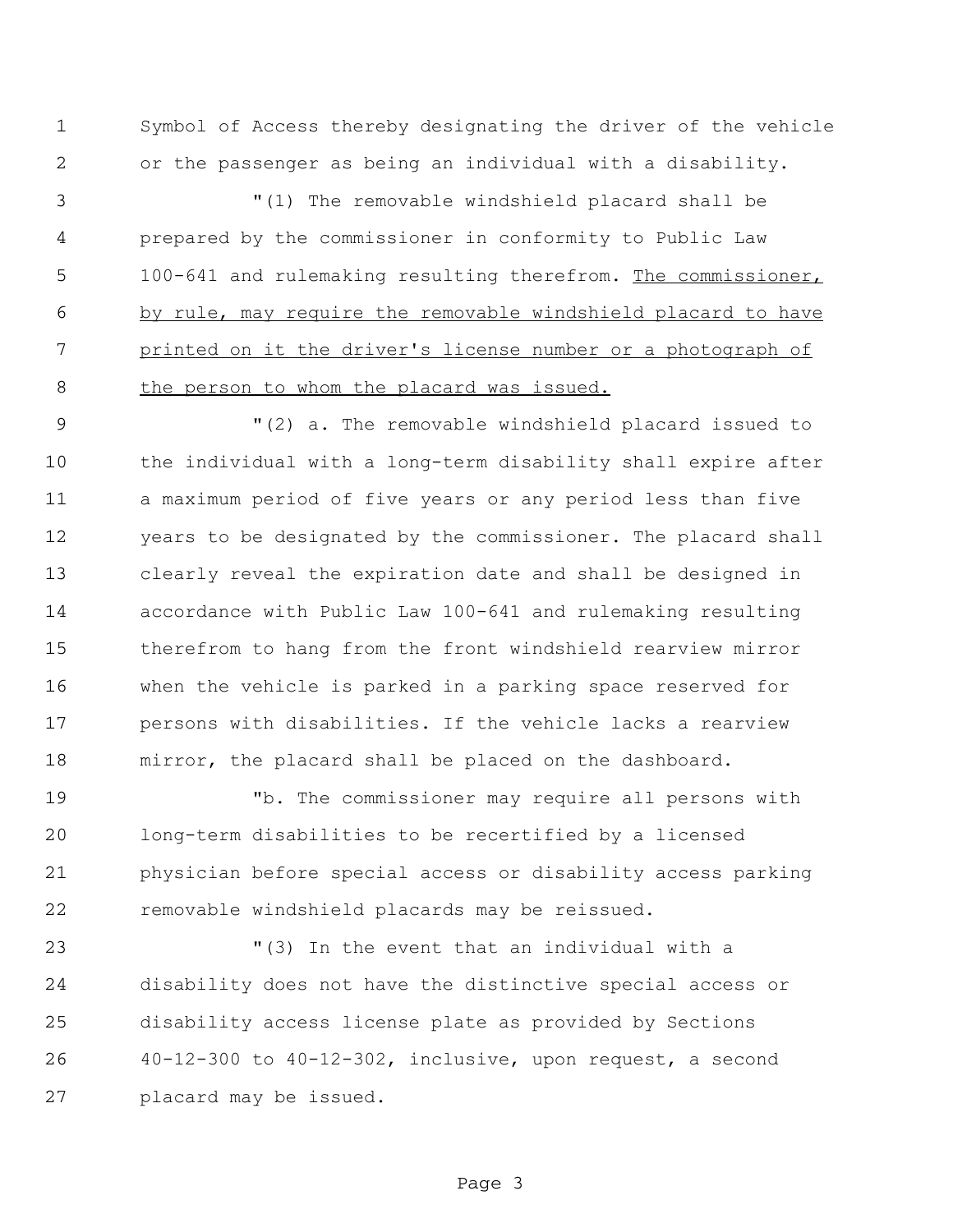"(b) The commissioner may make any rules or regulations necessary to administer this division.

 "(c) An individual with a temporary disability who submits to the license issuing official a completed special access or disability access application form approved by the commissioner which includes the physician's certification that he or she is a temporarily disabled individual, shall be issued one temporary removable windshield placard for a period valid up to six months.

 "(d) Any special access or disability access placard that is not in conformity with the federal system rule for handicapped parking, Public Law 100-641 and subsequent Rule 23 CFR § 1235, shall not be recognized as a valid handicapped parking credential.

"§32-6-233.1.

 "(a) It shall be unlawful for any person who does not have a distinctive special long-term access or long-term disability access license plate or placard or temporary disability placard as provided in Section 32-6-231, to park a motor vehicle in a parking place designated for individuals with disabilities at any place of public accommodation, any business or legal entity engaged in interstate commerce or which is subject to any federal or state laws requiring access by persons with disabilities, any amusement or resort or any other place to which the general public is invited or solicited, even though located on private property, and upon conviction, notwithstanding any other penalty provision which

Page 4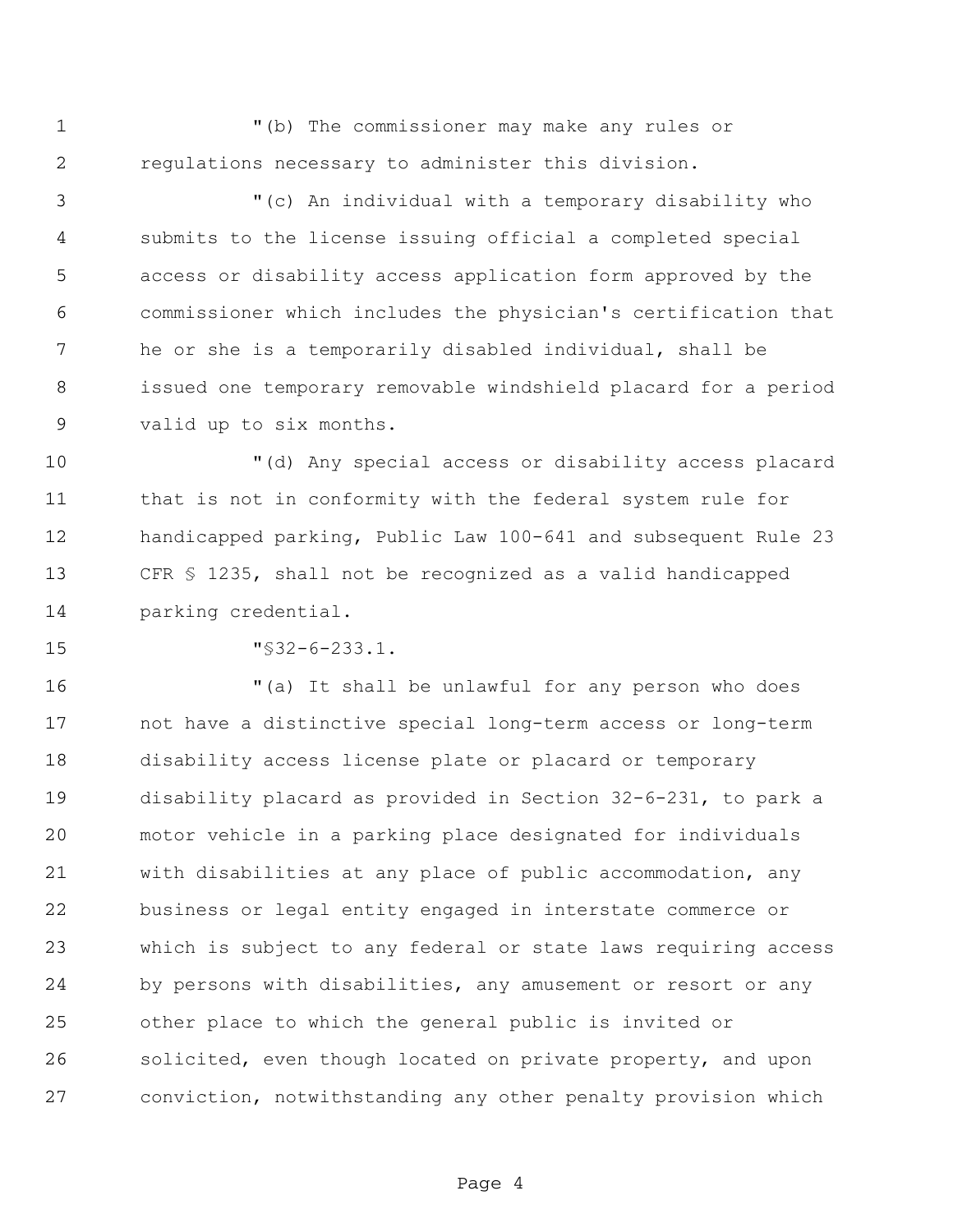may be authorized or employed, shall be fined a minimum of fifty dollars (\$50) for the first offense, a minimum of two hundred dollars (\$200) for the second offense, and a minimum of five hundred dollars (\$500) for the third or any subsequent offense. In addition, for the second or any subsequent offense under this section, the person shall be ordered by the court to perform a minimum of 40 hours of either of the following 8 forms of community service:

9  $(1)$  Community service for a nonprofit organization that serves the disabled community or serves persons who have a disabling disease.

 "(2) Any other community service that may sensitize the persons to the needs and obstacles faced daily by persons who have disabilities.

 "(b) Any authorized municipal, county, or state law enforcement officer may go on private property to enforce this section.

18 "(c) This section may be enforced by any law enforcement officer who has successfully complied with the minimum standards for police officers as set forth in Section 36-21-46, including, but not limited to, municipal law enforcement officers, sheriffs, deputy sheriffs, and Alabama State Troopers.

 "(d) A municipality may deputize a trained person to issue parking tickets to persons who violate this section. The training of the person authorized to issue the tickets shall be determined by the municipality.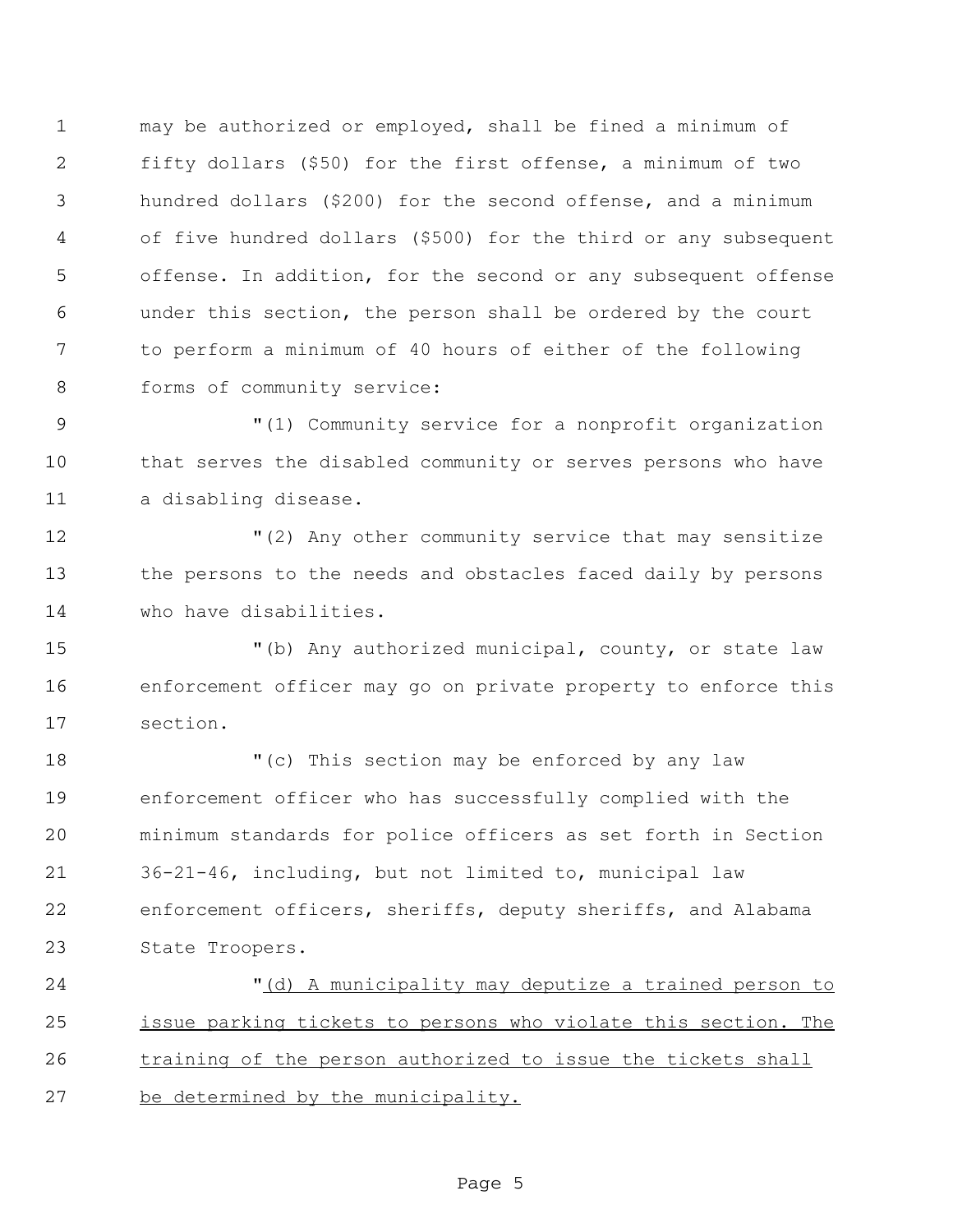1 The Moving of the Manusian designating a handicapped parking 2 place shall may contain on the sign or attached to the sign the amount of the fine for a parking violation on the first offense pursuant to subsection (a).

 $\sqrt{e^+(f)}$  If the law enforcement officer who issues the special access parking or disability parking violation is employed by a local law enforcement agency, 50 percent of the fines collected pursuant to this section shall be paid to the municipal or county general fund for the use of the law enforcement agency by whom the arresting officer is employed, with the remainder to be remitted to the State Treasury, to be deposited in a separate fund to be distributed 50 percent to the Administrative Office of Courts, to be expended for support of the trial courts and 50 percent to the Department of Mental Health, to be expended for the Individual and Family Support Program for persons with developmental disabilities.

 "If the law enforcement officer who issues the special access parking or disability access parking violation is employed by a state law enforcement agency, the fines collected pursuant to this section shall be remitted to the State Treasury, to be deposited in a separate fund to be distributed 50 percent to the law enforcement agency by whom the arresting officer is employed, 25 percent to the Administrative Office of Courts, to be expended for support of the trial courts and 25 percent to the Department of Mental Health, to be expended for the Individual and Family Support Program for persons with developmental disabilities.

Page 6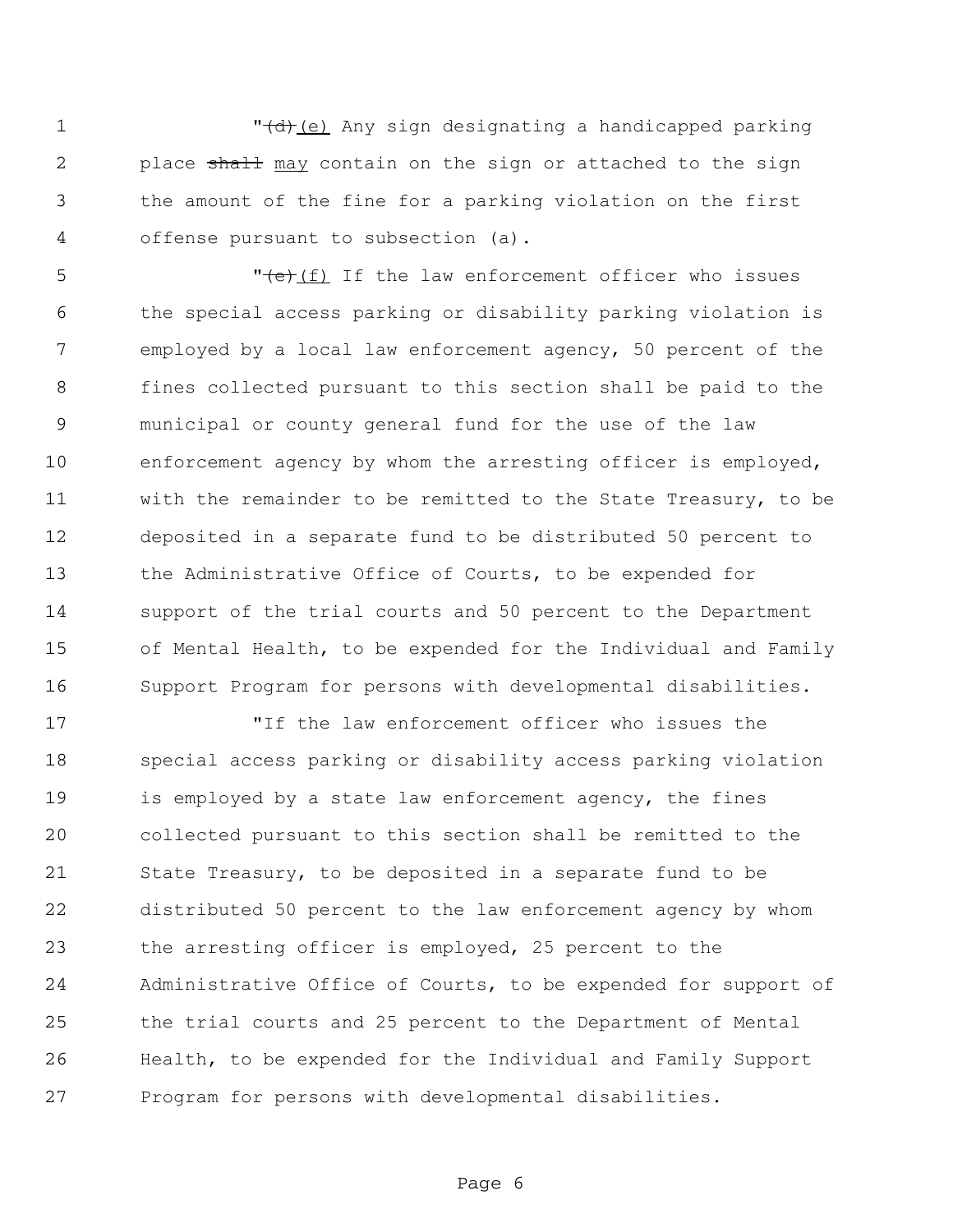"All funds deposited to a separate fund in the State Treasury pursuant to this subsection to be expended by the Department of Mental Health, the Administrative Office of Courts and state law enforcement agencies shall be appropriated by the Legislature, for the purposes stated in this subsection. The expenditure of said sums so appropriated shall be budgeted and allotted pursuant to the Budget Management Act and Article 4 of Chapter 4 of Title 41. No monies deposited to this fund shall revert to the State General Fund at the end of any fiscal year. Prior to the release of any monies to the Individual and Family Support Program, such expenditures shall first be approved by the Commissioner of the Department of Mental Health.

 "(g) A bollard may be placed in the middle of the access aisle next to a handicapped parking space to prevent motor vehicles from parking in the access aisle. The bollard shall be painted yellow and spaced so as to allow a wheelchair 18 user access around the bollard. For the purposes of this subsection, the term "bollard" means a short vertical post used to obstruct the passage of motor vehicles.

 $\sqrt{f}$   $\frac{f}{f}$   $\frac{f}{h}$  This section shall be held in pari materia with all other provisions of law related to illegal special access parking or disability access parking violations and all laws or parts of laws which conflict with this section are repealed."